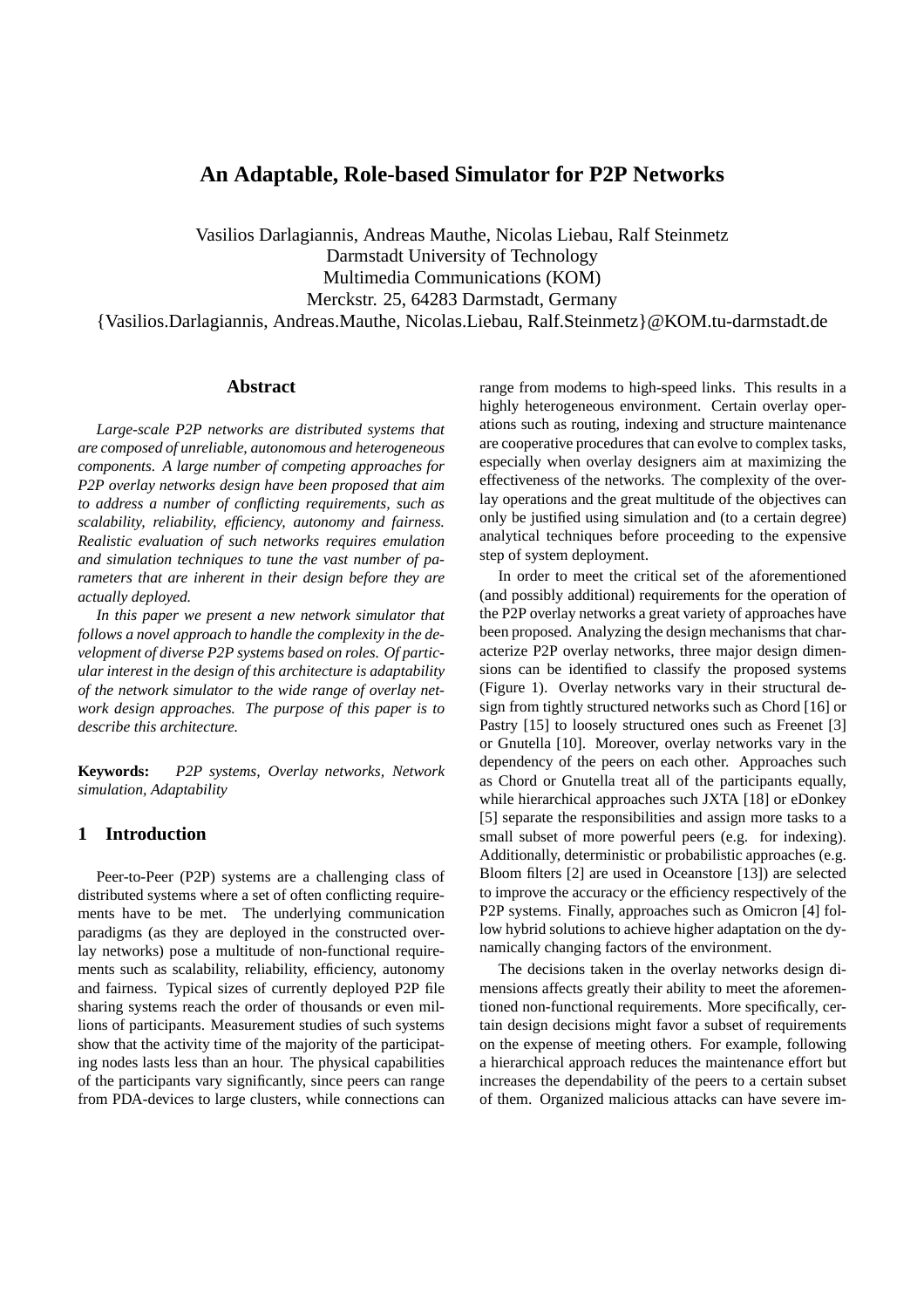pact in this case. Similar trade-offs appear with each identified dimension. In order to evaluate the large number of approaches and enable the fair comparison of the results in an as realistic as possible environment, emulation and simulation techniques are mandatory.

Developing a simulator in general is a process that imposes a number of design and implementation issues. The depth at which a simulator models the problems should be sufficient to get valid results. Additionally, it should provide sufficient functionality and be able to extend and adapt to cover new concepts. However, when models become large in size they require extensive support in memory and computation power to perform the experiments. A balance of the trade-offs in the level of details is required.

Modeling P2P systems poses certain requirements on the ability to capture the involved complexity. Effective mechanisms are required to model the user behavior, the details of the communication protocols at the overlay level and in certain occasions detailed modeling of the underlying physical network. To enable the simulation of complex approaches (e.g. Omicron) advanced concepts such as clustering mechanisms and role assignment should be supported as well.



**Figure 1. Overlay network design dimensions**

## **1.1 Design Considerations and Related Work**

A large number of simulators have been examined as potential candidates that could be used to extensively examine the characteristics of diverse P2P approaches. Ns-2 [7] was initially considered as a candidate mainly because of the great popularity of the tool. While Ns-2 is the default option for transport and lower (OSI) network protocols, it proved to be inefficient for P2P systems. The detailed model of the routers and the transmitted packets, made the simulation of large size P2P systems very demanding. Moreover, the duality in the language requirements made it less appealing.

J-Sim (formerly known as Javasim) [19] was another candidate that was investigated. Its layered-design sounded a promising alternative that could enable the simulation of larger systems. Initially, J-Sim was used as a base underlying network but due to the large resource consumption it was replaced by a more lightweight solution.

The Neurogrid Simulator [12] is designed specifically for P2P systems so it offers a more efficient model. However, the fact that it was initially designed for a specific system (Neurogrid) and the lack of sufficient documentation limited its potential as a general-purpose P2P simulator.

Ptolemy [6] is a general-purpose simulator that offers a large variety of simulation models. However, it is not a lightweight solution appropriate for large-scale P2P systems.

Finally, some other simulators were briefly examined, such as 3LS [17], Desmo-J [14], Simjava [11], myns [1]. For different reasons, they failed to meet the aforementioned requirements.

## **2 Architecture**

#### **2.1 Functionality Layers**

In order to address effectively the complexity of P2P systems, an analysis of their functionality was performed to divide them in distinguishable parts. Three layers have been identified that can effectively divide their functionality<sup>1</sup>:

- *User behavior layer.* This layer captures the actions taken by the users. This might include their behavior using advanced services and express their cooperativeness or inclination to become free riders (a well-known phenomenon in the context of P2P systems). In addition, this layer captures important information for the reliability and stability of the P2P overlay. It is very important to simulate accurately the rates at which peers join and leave the P2P overlays. Based on this information prediction algorithms can be developed to optimize the operation of the overlays and the usage of the related resources.
- *Overlay protocol layer.* Overlay protocols (are application layer protocols for constructing the overlay networks) and performing the related operations are included in this layer. More specifically, this layer consists of the communication protocols of the overlay networks and the corresponding algorithms such as message routing, dissemination of system-related information (e.g. estimated peer reliability), maintenance of the overlay structure, etc. This layer is the most significant one with respect to the P2P paradigm.

<sup>&</sup>lt;sup>1</sup>A similar functionality separation is proposed in [17].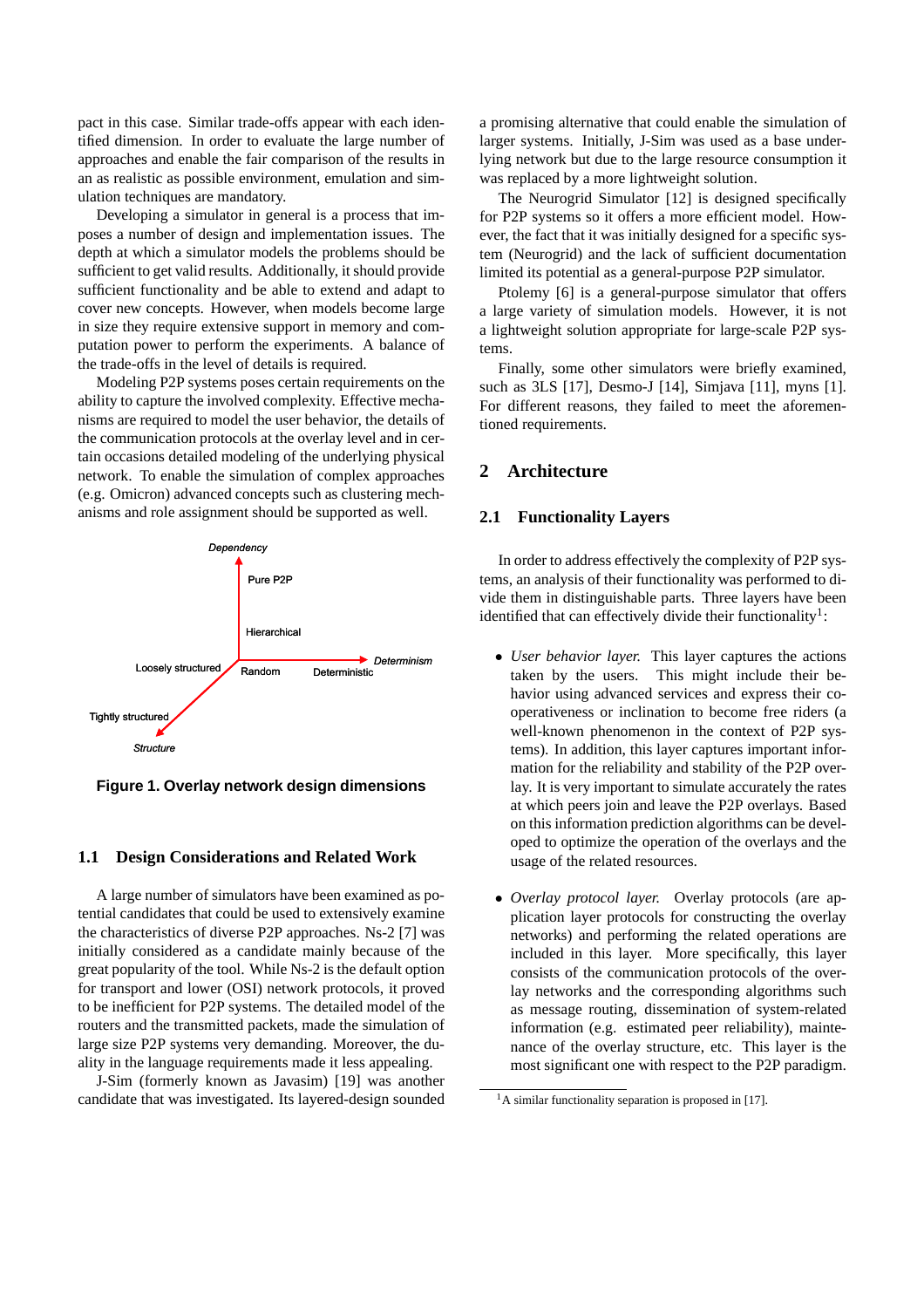• *Network transmission layer.* This layer captures the details of the physical network (e.g. latency and bandwidth) and the related communication protocols that are located at the four lower layers of the OSI model. Although in many cases the details of this model are not of high importance for the researchers of P2P systems, they can play very important role (especially in cases where network QoS is of great importance such as media streaming within P2P overlays). This layer is responsible to model the details of delivering packets between peers.



**Figure 2. Functionality layers**

Figure 2 shows the functional architecture of the simulator. It is designed in a way that can naturally capture the needs of the P2P systems as they have been analyzed. The *Agent* layer represents and models user's behavior, the Overlay layer includes the details of the P2P protocols and the *NetworkWrapper* is the layer that enables the attachment of a variety of network models that can capture the physical network details in a plethora of levels. Finally, the architecture includes a core component of the simulator, the *SimulationEngine*, in addition to the functional layers. The simulator has been designed in a way that a great multitude of simulation engines (e.g. event-based, process-based) can be attached to perform the simulation. A default simulation engine is provided, though users can exchange it with customized ones that may be more appropriate for certain scenarios.

### **2.2 Components**

The aim of developing this tool is to provide a generalpurpose P2P simulator, which is not dedicated to any specific P2P architecture or system. For this reason it has been designed following a framework-like approach. As a first step, many different P2P overlay architectures (structured, unstructured, flat, hierarchical, hybrid) have been analyzed to capture their requirements.

Following this step, the most important components have been identified to represent them as well-defined entities in the software architecture of the simulator. The framework of the simulator is based on the concept of plug-ins. A clear interface is defined for every identified core component to offer the required functionality. Either a default implementation (in cases where it offers general-purpose functionality suitable for any P2P approach) or an abstract base implementation with general functionality is provided. It is straightforward to replace the default implementation of each component with a customized one since there is a clear interface that can be referenced in the implementation of the other components. Changes are only locally required inside the component. As an example of a component of this category, consider the *SimulationEngine*. Users can replace the default event-based engine with a process-based one. An abstract base implementation with general functionality is provided in cases where no default implementations can be proposed. The base implementation has to be extended to satisfy the needs of the particular system. The *Agent* is an example component of this category that has to be extended.

The interaction with the default or the customized components takes place via the well-defined interfaces, making it implementation detail agnostic. Figure 3 illustrates the aforementioned design patterns of the core components.



**Figure 3. Component Design Pattern**

The extended analysis of many well-known P2P systems provided a comprehensive understanding of their structure. The most important identified concepts are listed here.

- *Peer*. It represents the peer itself encapsulating all the related components.
- *GUID*. Every peer can be uniquely identified using a Globally Unique IDentifier (GUID). In many cases, no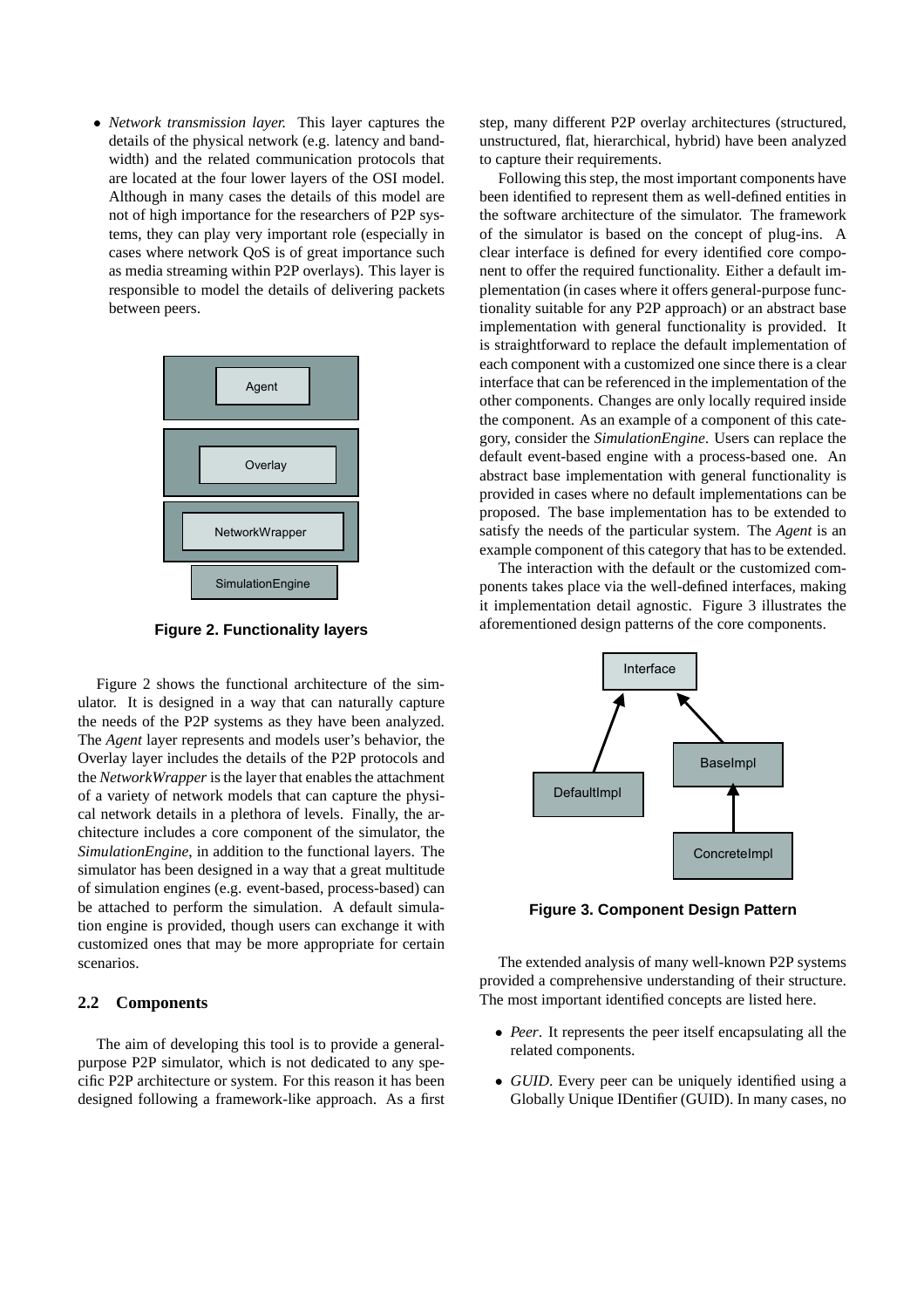central authority exists to guarantee the uniqueness of the identifiers so efficient distributed algorithms should be employed.

- *Overlays*. They encapsulate the components that are related to the construction of the overlay networks. In many cases peers participate in many sub-overlays (especially in cases of hierarchical approaches).
- *Cluster Map*. Many systems introduce the concept of clusters of peers, where peers are grouped together with respect to certain constraints, user interests or network proximity-based requirements. Cluster Maps are entities that summarize the membership information of each cluster.
- *Routing Table*. Each peer maintains a number of neighbors, in order to construct the overlays. The Routing Tables encapsulate this information. The scope of each Routing Table is the corresponding overlay network.
- *Roles*. In many cases, having identical responsibilities for each peer can lead to inefficient systems. Many approaches propose the identification of roles, appropriate for different peers in order to overcome this problem.
- *Message Dispatcher*. Although this component is not very important from a conceptual point of view, it plays an important role in the correct and valid operation of the peers. Peers that participate in multiple overlays and hold a number of different roles require a mechanism to direct the incoming messages to the appropriate receivers.
- *Messages*. A large number of different messages may exist in P2P systems. They are vital components to develop the distributed nature of the P2P systems.
- *Protocols*. This is a concept that represents the overlay protocols. It is helpful in the modeling of the systems. A protocol is constructed by s set of messages.
- *Documents*. Documents represent items of interest that can be shared between peers. They are identified by GUIDs.
- *Index*. Indices are structures that summarize the location of the documents in the P2P system. They can be detailed structures or can be modeled using appropriate probabilistic methods to simulate their operation.
- *Cache*. Caches are document repositories of limited size. They can significantly improve the performance of the overlay operations (e.g. in cases of Zipfian request distribution).
- *Link*. Links encapsulate the details of the physical connections among peers. They can include complex models of the latency and the bandwidth or simple ones that offer certain functions (e.g. in-order message delivery).
- *NetworkWrapper*. NetworkWrappers are general objects that adapt and hide the details of the underlying network from the Overlay layer. Links are encapsulated inside them.

Figure 4 shows the architectural components of each Peer. Components are grouped using similar (gray-level) colors to denote a higher dependence and interaction among them. Multiplicity of the entities is demonstrated with overlapping rectangles.



**Figure 4. Core peer components**

#### **2.3 Networking Support**

As it has already been mentioned, the architecture of the simulator enables the easy adaptation of many components to fulfil a variety of functionalities. Holding the same axiom for the network layer, a general interface (*NetworkWrapper*) has been defined to encapsulate the details of the networking layer. A lightweight default implementation is provided that offers a simple but sufficient for most of the cases solution. The characteristics of this model are given in the following list:

- *Reliable communication*: Taking into account the fact that most of the deployed P2P systems employ TCP as a transport protocol to exchange messages, this model provides reliable communication in end-to-end basis. This means that no packets will ever be dropped because of buffer overflows in routers.
- *Peers can depart arbitrarily (fail)*: Peers can depart without prior notification. This is the only type of fail-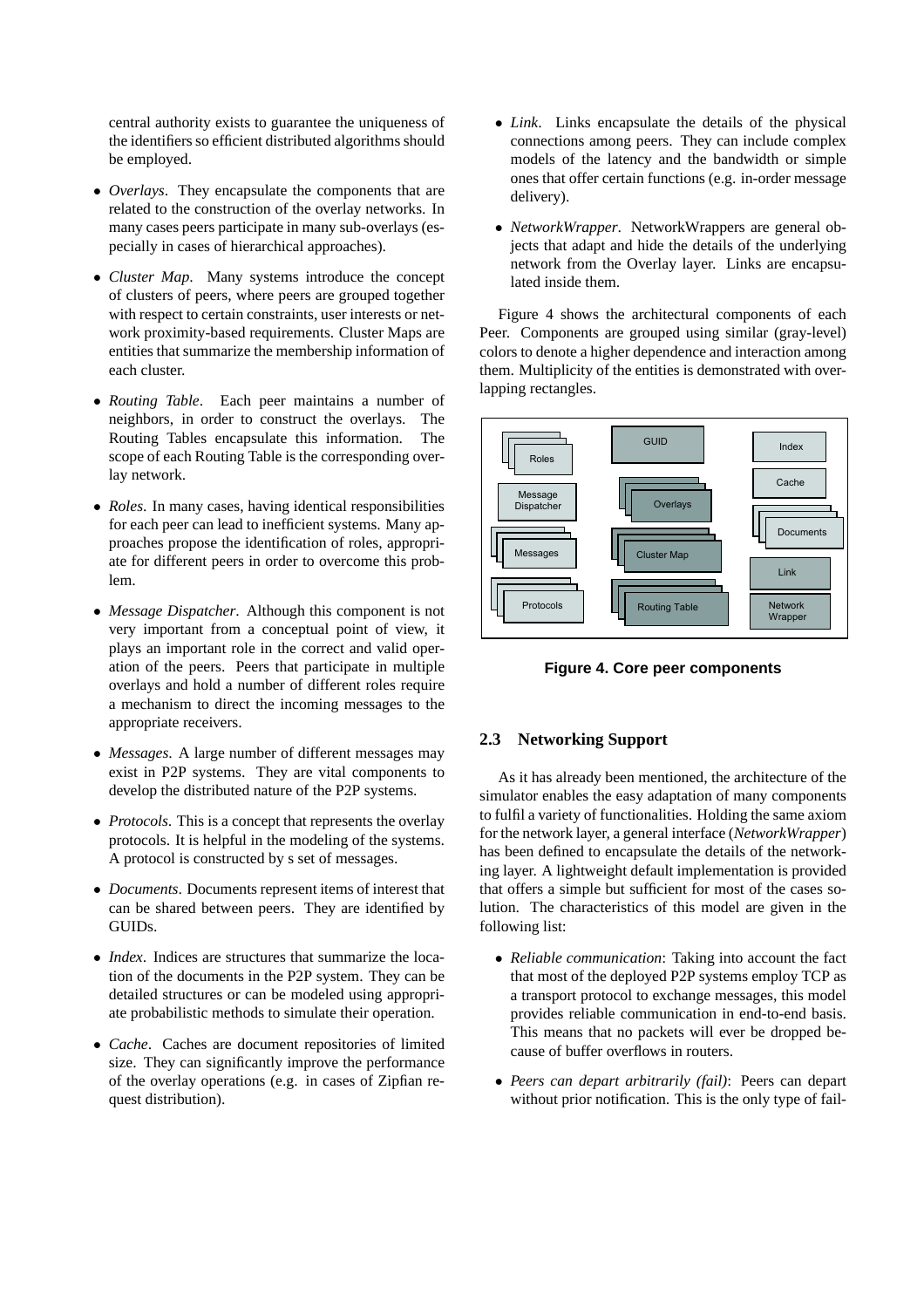ure that can take place in this simple model. Network connectivity is assumed.

- *In-order message delivery*: Messages that belong to the same session are guaranteed to be delivered inorder. Again, this follows from TCP like modeled connections.
- *Random delay on links*: In this model links are entities that connect two peers as illustrated in Figure 5. The details of the physical network are hidden in this model. In order to provide a simple solution that takes into account the delay in delivering messages, a probabilistic approach has been chosen. The delay can take some bounded random values. If the delivery of the previous message is still in progress then this delay is always additive to the delay that was calculated to the previously submitted message over the same link. Although this approach is not very sophisticated, it provides a simple and effective mechanism to guarantee in-order delivery of messages.



**Figure 5. Link modelling**

#### **2.4 Simulation Engine**

A framework-like approach has been followed to allow the easy replacement of the default simulation engine with customized engines. The requirements for the simulation engine are efficiency and sufficient functionality. Figure 6 provides the software design of the default simulation engine. The *SimulationFramework* is a general-purpose component that is called by the *Application* to create certain scenarios (build nodes, agents, topologies, etc.), start them and process the results of the experiments. The *Simulator* is an interface that provides vital information about the status and the progress of the simulation. The *Scheduler* enables the insertion of the active components into the simulator that can generate events. It ensures the correct execution of those generated events in order to provide valid experiments. The duration of each experiment is controlled by the scheduler and the parameters that the *Application* defines. *Peers* add the generated events indirectly via the *Network-Wrapper* interface. The events themselves are modeled by the so-called *Event* class. They provide information like the scheduled execution time, the content of the messages, the destination and the originator. An efficient implementation of an ordered *Queue* is used to store the generated messages and provide them for execution. The default implementation of the simulation engine is single-threaded with respect to the model actions. It is not very clear if there will be any performance improvement by making it multithreaded. Thus, it was decided to avoid the complexity of multi-thread programming. However, costly I/O operations can be performed by different threads to improve the overall performance.



**Figure 6. Simulation engine**

## **3 Roles**

A novel characteristic of this simulator is the ability to support multiple roles for each peer in an effective way. Roles represent responsibilities for certain operations, such as routing or indexing. In order to achieve that an appropriate abstract framework is necessary. A common role has been identified for each peer independently of the selected system to be simulated. It is the *Connector* role, which provides the establishment of the inter-peer connections (not necessarily in a TCP way):

- It handles the creation and tear-down of each connection.
- It checks the validity of the connections with ping/pong messages.

Furthermore, the Connector offers the means to dynamically update the roles "installed" on each peer. In addition, it dynamically updates the local Cluster Maps as they evolve over time.

Table 1 provides the identified roles as they appear in the different node types of three P2P networks. These P2P networks are representative systems of different design approaches. JXTA is a hierarchical system, Chord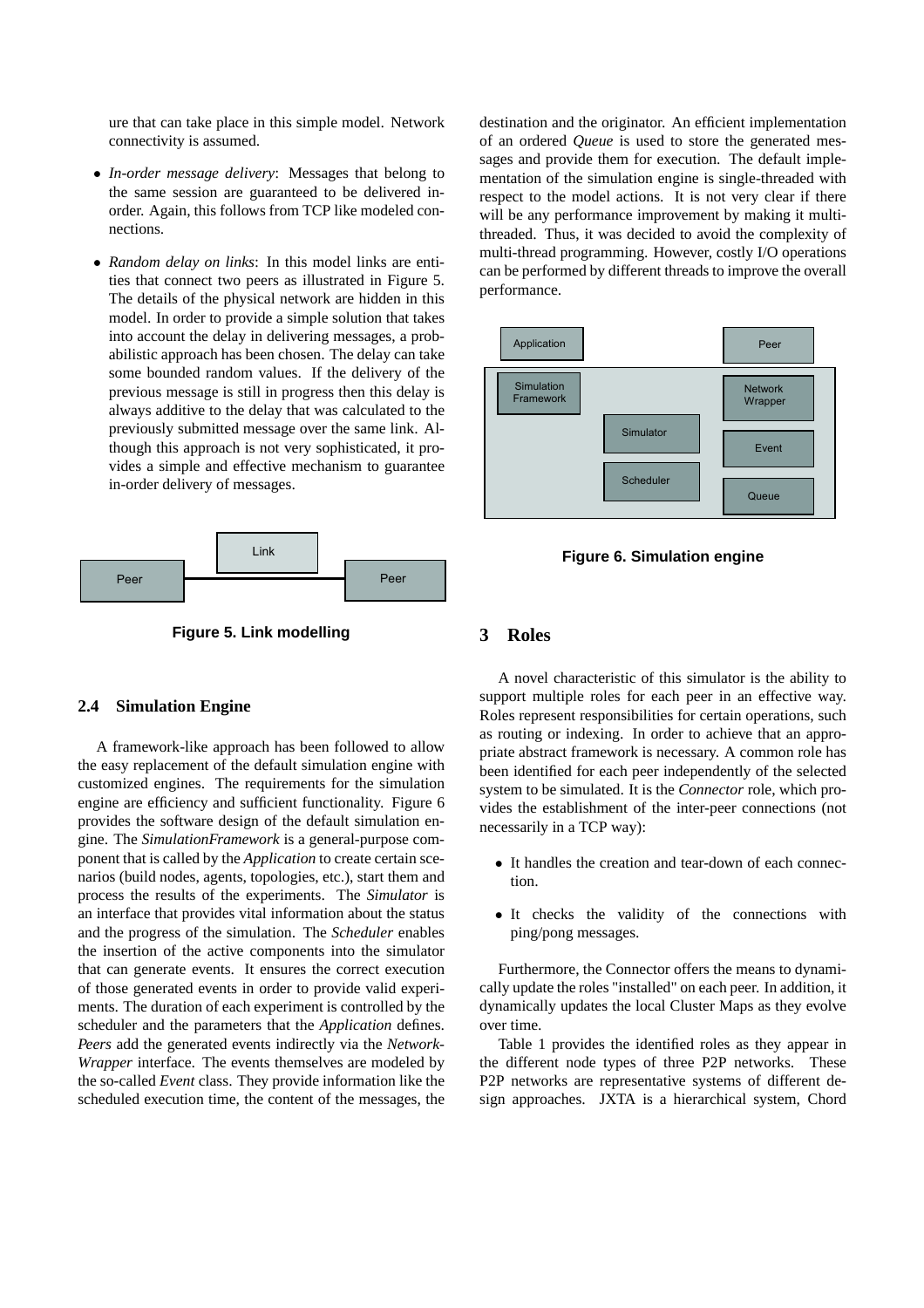is a non-hierarchical P2P approach and Omicron is a hybrid one. Five core operations are shown: *Routing* (RT), *Caching* (CH), *Indexing* (IX), *Maintaining* (MN) and *Connecting* (CN). The advantage of the role-based approach is the simple reconfiguration of the responsibilities and the reusage of the implemented modules in multiple ways. For example, users can share the same Indexing mechanism between Chord-based and Omicron-based experiments. Alternatively, simple JXTA peers can dynamically evolve to Rendezvous by installing additional roles.

| Node type                 | <b>Operations</b> |  |    |    |    |
|---------------------------|-------------------|--|----|----|----|
|                           | <b>RT</b>         |  | IX | MN | CN |
| <b>JXTA Rendezvous</b>    |                   |  |    |    |    |
| <b>JXTA</b> Peer          |                   |  |    |    |    |
| Chord                     |                   |  |    |    |    |
| <b>Omicron Router</b>     |                   |  |    |    |    |
| Omicron Cacher            |                   |  |    |    |    |
| Omicron Indexer           |                   |  |    |    |    |
| <b>Omicron Maintainer</b> |                   |  |    |    |    |

**Table 1. Roles**

## **4 Message Handling**

Messages are the entities that encapsulate the information to be exchanged among peers to realize the overlay protocols. In complex systems such as JXTA, peers can participate in multiple overlay networks (e.g. per peer group). Moreover, they can be assigned multiple roles (Router, Maintainer, etc.). Peers communicate with their neighbor peers for each assigned role in every overlay abstraction. Each message carries a number of fields that can augment in this process to handle efficiently the large number of potential receivers. The following common fields are included in each message:

• *Style*. The Style determines the way a message is transmitted to the destination. There are two different styles. The recursive style where the message is forwarded to the most "promising" neighbor and then this neighbor forwards similarly the message to the most promising neighbor of his until the message arrives to the final destination. The second style is the iterative communication style. Also in this case, the message is forwarded to the most promising neighbor. However, the selected neighbor replies to the original peer with the address of the most promising of its neighbors instead of forwarding the message directly. Then the original peer is responsible to contact the new peer and get a new address until it reaches the final destination. Although the second communication style is

more costly in terms of latency compared to the first one, it has the benefit that peers can check the progress of forwarding messages themselves, thus, avoiding the problems that might appear with the presence of malicious peers.

- *Type*. The type of the message determines the functionality that this message serves. For example, it can be a maintenance or a routing message.
- *Name*. The name discriminates the messages and enables the selection of how to react to each one.
- *Scope*. The scope of a message determines the overlay through which this message should be delivered to the destination. It might be possible that a destination node might be reachable through different sub-overlays at different cost.

Figure 7 displays the common structure of each message. Moreover, this figure shows how messages are handled when they arrive at one peer. The Message Dispatcher checks the Type of the message and it passes it to the appropriate Role. Subsequently, the Role examines the Name of the message in order to process it and after it performs the appropriate local actions, it examines the scope of the message in order to select the appropriate Overlay to forward or to reply to this message.



**Figure 7. Message handling**

## **5 Evaluation**

## **5.1 Performance**

Although the performance of a simulator is highly related to the details of the embedded model, the efficiency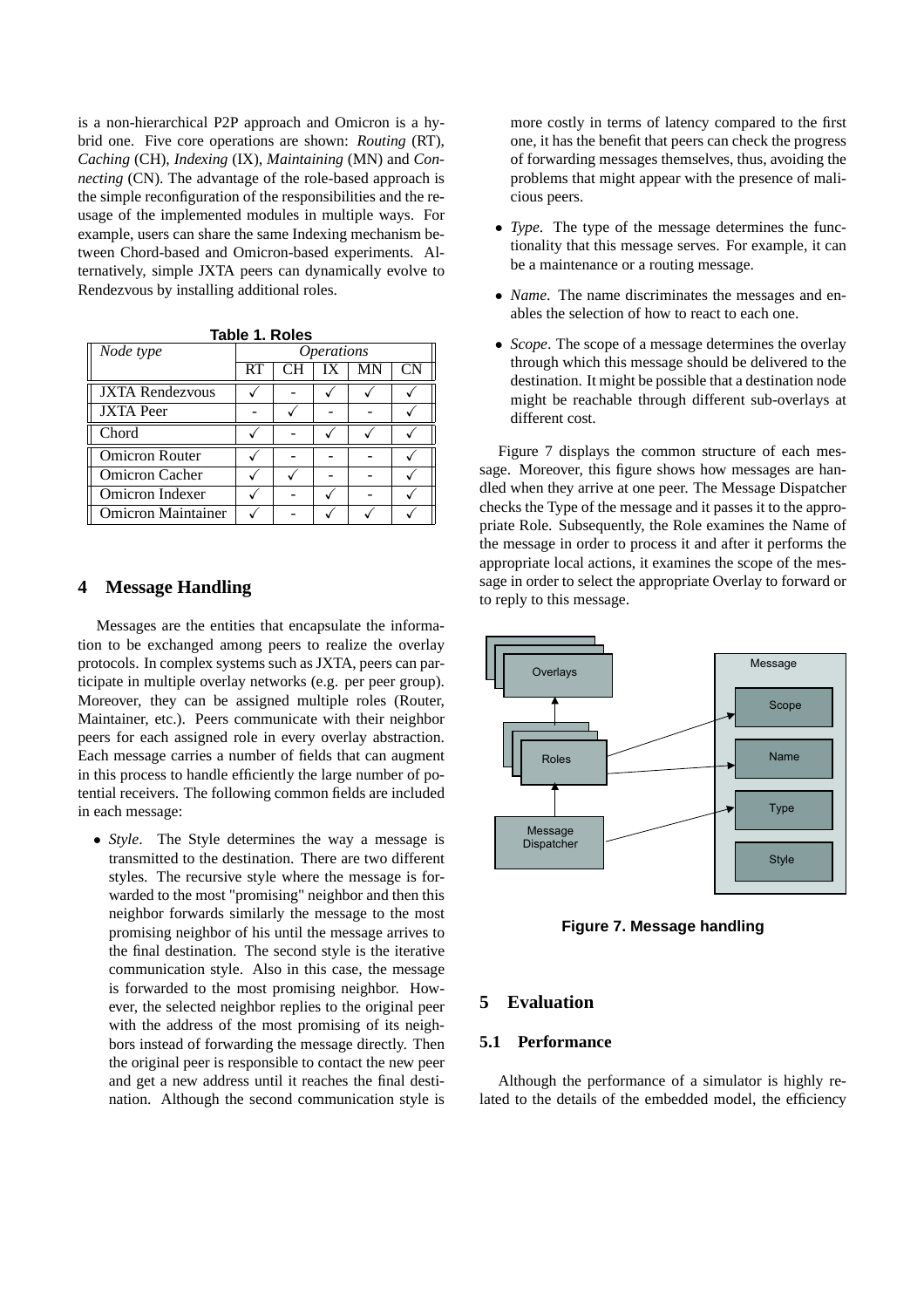of the implementation itself plays an important role for the acceptance of the tool. Using profiling tools, the implementation and in some cases the design of the tool has been improved. Figure 8 provides two graphs that demonstrate the consumption of the resources during a number of experiments. As it can be easily obtained from those graphs, both the memory consumption and the execution time increase linearly with respect to the size of the topology. This is very important and proves in a certain degree the validity of the implementation.

Initially, J-Sim was selected to model the details of the underlying network. Although that solution offered a rich model, the performance was heavily decreased. The analysis of the results of profiling the used resources while using the simulator showed that approximately 75% of the CPU and memory was consumed by the J-Sim component. Thus, this led to the development of the lightweight approach described in Section 2.4. The selection of the heavy J-Sim based solution is still available in cases where a very detailed model is necessary.

However, in order to evaluate better the information provided by these graphs it is necessary to describe the experiments in more detail. They include the construction of Omicron overlays and the construction of clusters with peers assigned to Omicron roles. They were performed using a laptop at 1.0 GHz speed and 384 MB memory. The employed JVM was JDK1.4. In summary, it can be derived that it takes less than a minute time and less than 200 MB of memory to construct a complex overlay like Omicron of size 100.000 active nodes. The observed linearity in terms of physical resources promises simulation experiments sized as large as half a million nodes in moderately more powerful machines dedicated for simulation.

#### **5.2 Visualization of Experiments**

In order both to demonstrate the results and observe/debug the simulated experiments, graphical tools are necessary. A variety of graph tools can be used to get graphs similar or more complicated than the ones provided in the previous section. However, the graphical animation of the experiment provides additional information about the experiments, which can add great value. For this reason, the simulator can generate Nam-like traces that can be consumed by the Nam tool (Network animator). Since Nam has been designed to fulfil the needs of Ns-2 [8] and its implementation was based on C++ and Tcl languages, an alternative tool proved to be more useful for the needs of the simulator. This is Javis (Java Visualizer) [9]. It is capable of tracing Nam-files, but with more clear software architecture. Javis was enhanced to fit to the needs of the P2P simulator in three ways:

• *Support directed links*. Javis and Nam support only



**Figure 8. Simulator Performance**

bidirectional links.

- *Control overlay topology*. P2P overlay networks can be displayed easier.
- *Remove failed nodes and links*. Javis as well as the original Nam have no ability to remove failed nodes and links.

### **6 Conclusions**

Though simulation alone is not sufficient to guarantee successful deployment of P2P systems over the Internet, it is an obligatory step in the development cycle.